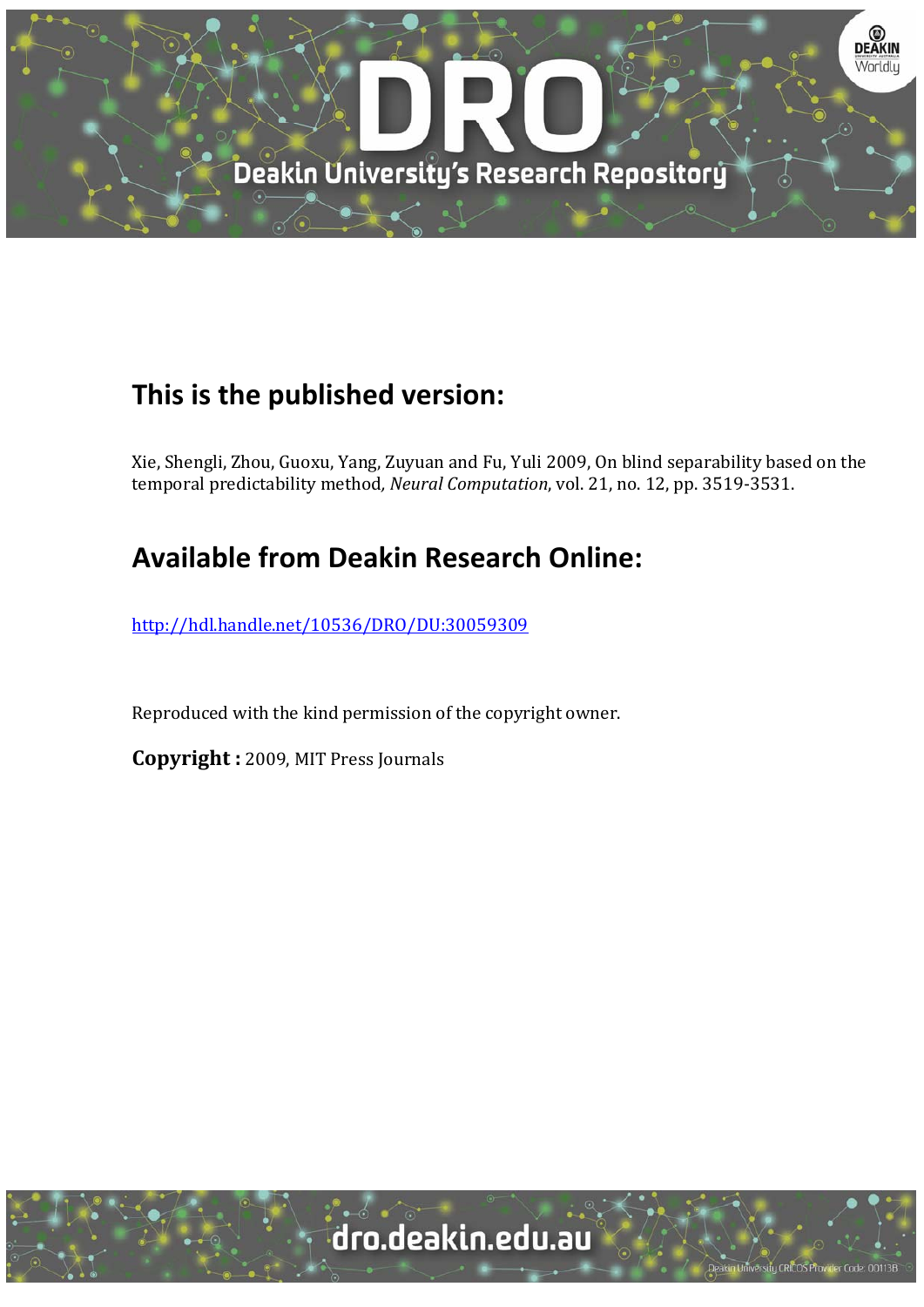*LETTER* **Communicated by Pietro Berkes**

# **On Blind Separability Based on the Temporal Predictability Method**

**Shengli Xie** *adshlxie@scut.edu.cn* **Guoxu Zhou** *zhouguoxu@gmail.com* **Zuyuan Yang** *yangzuyuan@yahoo.com.cn* **Yuli Fu** *fuyuli@scut.edu.cn School of Electronic and Information Engineering, South China University of Technology, Guangzhou 510640, China*

**This letter discusses blind separability based on temporal predictability (Stone, 2001; Xie, He, & Fu, 2005). Our results show that the sources are separable using the temporal predictability method if and only if they have different temporal structures (i.e., autocorrelations). Consequently, the applicability and limitations of the temporal predictability method are clarified. In addition, instead of using generalized eigendecomposition, we suggest using joint approximate diagonalization algorithms to improve the robustness of the method. A new criterion is presented to evaluate the separation results. Numerical simulations are performed to demonstrate the validity of the theoretical results.**

# **1 Introduction**

Blind source separation (BSS) aims at recovering the underlying sources from their mixtures (observations) (Cichocki & Amari, 2002), where "blind" means that both the sources and the mixing parameters are unknown. Its linear instantaneous model is

$$
\mathbf{x}(t) = \mathbf{A}\mathbf{s}(t), \ t = 1, 2, \dots, T. \tag{1.1}
$$

where  $\mathbf{A} \in \mathbb{R}^{m \times n}$  is the mixing matrix,  $\mathbf{s}(t)$  is the source vector, and  $\mathbf{x}(t)$ is the observation vector at time instant *t*, respectively. It is known that when  $m > n$ , principal component analysis (PCA) can be used to reduce the dimensionality of the observations. For this reason, we consider only the

*Neural Computation* 21, 3519-3531 (2009) © 2009 Massachusetts Institute of Technology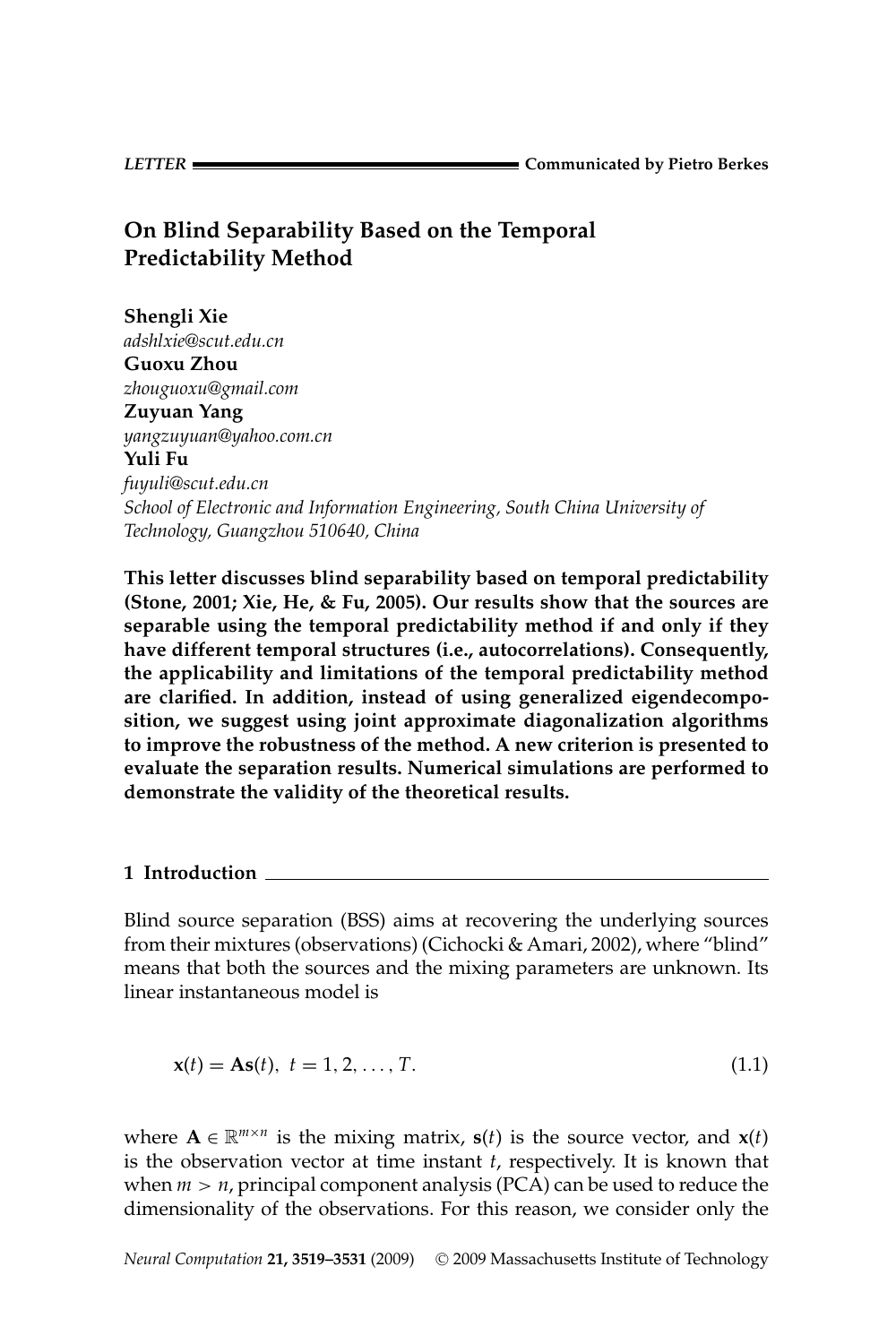case that  $m = n$  and **A** is invertible in this letter. Then BSS can be achieved by finding an unmixing matrix **W** such that

$$
\mathbf{y}(t) = \mathbf{W}\mathbf{x}(t) = \mathbf{W}\mathbf{A}\mathbf{s}(t) = \mathbf{P}\mathbf{D}\mathbf{s}(t),\tag{1.2}
$$

where **P** is a permutation matrix and **D** is a diagonal matrix. In other words, the sources are recovered up to a permutation factor and a scaling factor.

Many BSS methods have been proposed so far. These methods include minimum mutual information (MMI) (Bell & Sejnowski, 1995; Amari, Cichocki, & Yang, 1996), maximum likelihood (ML) (Cardoso, 1997), and maximization of nongaussianity (Hyvarinen, 1999). They are generally referred to as independent component analysis (ICA), which is based on the assumption that the sources are mutually independent (Common, 1994; Hyvarinen, Karhunen, & Oja, 2001; Cichocki & Amari, 2002; Stone, 2002). Another category of BSS methods is based on second-order statistics (SOS) of sources, which can be found in Tong, Liu, Soon, and Huang (1991), Molgedey and Schuster (1994), Belouchrani, AbedMeraim, Cardoso, and Moulines (1997), Ziehe and Muller (1998), Nuzillard and Nuzillard (2003), and Blaschke, Berkes, and Wiskott (2006). A novel method based on temporal predictability was also proposed, where sources and their mixtures were believed to have distinct temporal predictability (Stone, 2001). Like the traditional SOS methods, the temporal predictability method needs only to assume that the sources are uncorrelated. It does not need to estimate the probability density functions and can separate supergaussian signals and subgaussian signals simultaneously. These features make it an attractive method in BSS (Stone, Porrill, Porter, & Wilkinson, 2002; Hu et al., 2005; Song et al., 2006; Jia & Qian, 2007; Ye & Li, 2007). The temporal predictability method is based on the conjecture that the temporal predictability of any signal mixture is less than (or equal to) that of any of its component source signals. However, the conjecture is not rigorous. An essentially equivalent concept of covariance rate was proposed by Xie, He, and Fu (2005). It was proved that the covariance rate of a mixture signal is between the maximal and minimal covariance rates of the sources.

The main contribution of this letter is the in-depth separability analysis of BSS based on temporal predictability. Our results show that the sources are separable by the temporal predictability method if and only if they have different temporal structures (i.e., autocorrelations). Then the validity of the temporal predictability method is proved theoretically. In addition, joint approximate diagonalization algorithms are suggested, which significantly improves the robustness of the method. A new criterion is also proposed to evaluate the reliability of separation without knowledge of the sources and the mixing matrix. Finally, all theoretical results are verified by numerical simulations.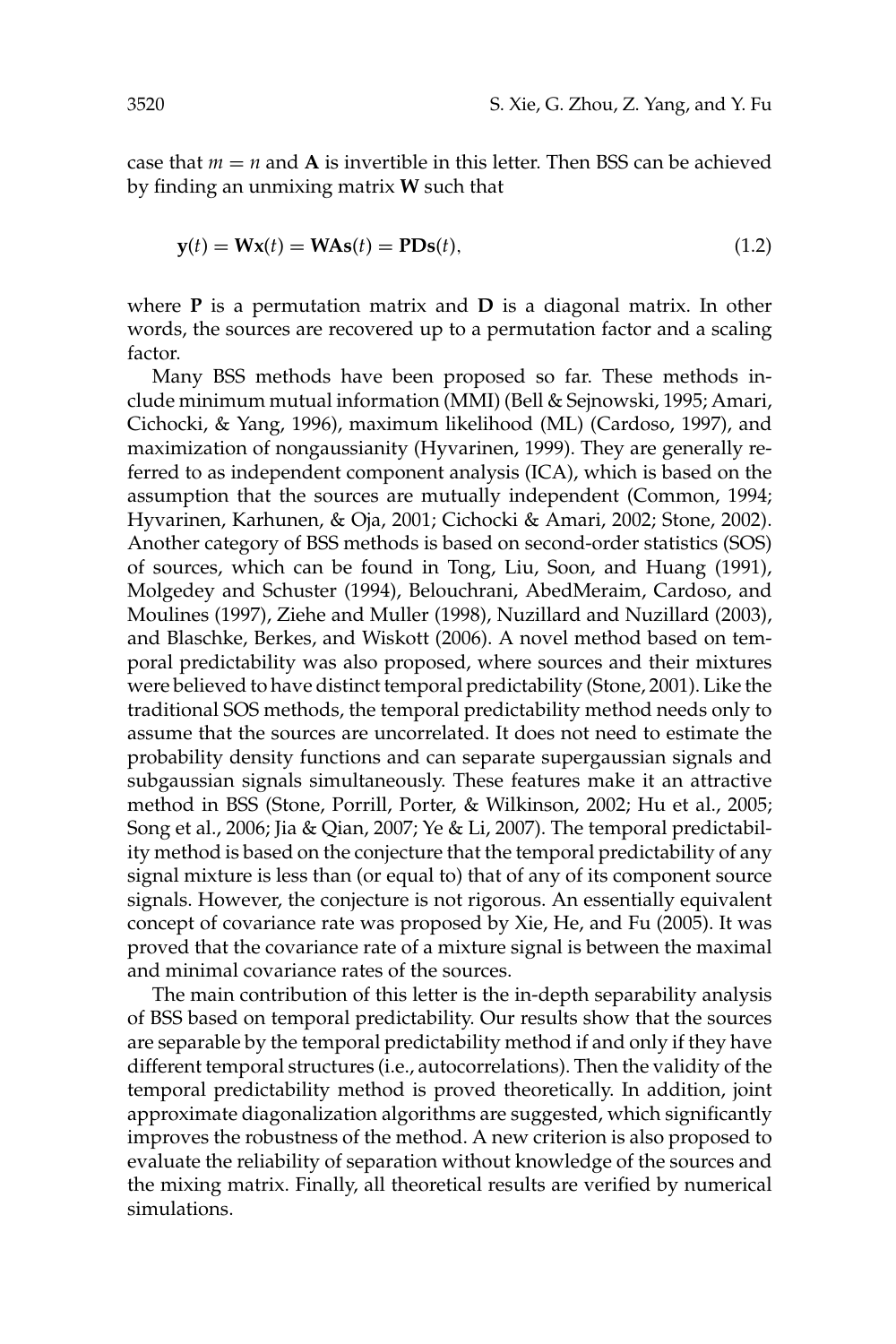In this letter, we assume that the sources are stationary ergodic and uncorrelated. Also, the sources have zero mean and unit variance without loss of generality, as this condition can always be met by appropriately normalizing the sources.

#### **2 Temporal Predictability and Covariance Rate**

Given a signal *s*(*t*), a new random process is defined as (Stone, 2001; Xie et al., 2005)

$$
f_s^{(\lambda)}(t) = s(t) - \bar{s}(t);
$$
  
\n
$$
\bar{s}(t) = \lambda \bar{s}(t-1) + (1-\lambda)s(t-1), \ \bar{s}(1) = s(1), \ 0 \le \lambda \le 1.
$$
\n(2.1)

Then, the temporal predictability of *s* (*t*) is defined as (Stone, 2001)

$$
r_s = \log \left\{ \sum_{t=1}^T \left[ f_s^{(\lambda_L)}(t) \right]^2 / \sum_{t=1}^T \left[ f_s^{(\lambda_S)}(t) \right]^2 \right\},
$$
  

$$
\lambda_L = 2^{-1/h_L}, \lambda_S = 2^{-1/h_S}
$$
 (2.2)

where  $0 \leq h_s \ll h_l$  are parameters. Later, Xie et al. (2005) modified formula 2.2 and defined so-called covariance rate as follows:

$$
\gamma_s = \text{cov}(f_s^{(\lambda_L)}(t), f_s^{(\lambda_L)}(t)) / \text{cov}(f_s^{(\lambda_S)}(t), f_s^{(\lambda_S)}(t)), \tag{2.3}
$$

where  $cov(f_s^{(\lambda_L)}(t), f_s^{(\lambda_L)}(t))$  and  $cov(f_s^{(\lambda_S)}(t), f_s^{(\lambda_S)}(t))$  are the covariance of  $f_s^{(\lambda_L)}(t)$  and  $f_s^{(\lambda_S)}(t)$ , respectively. After simple calculations we have

$$
f_s^{(\lambda)}(t) = \sum_{k=1}^{t-1} \lambda^{t-k-1} [s(k+1) - s(k)], \ \forall \lambda \in [0, 1].
$$
 (2.4)

We see  $f_s^{(\lambda)}(t)$  is nothing but a weighted sum of the difference signal of *s*(*t*). From equation 2.4, the relation between temporal predictability and the covariance rate is clarified:

<sup>&</sup>lt;sup>1</sup>Remark. The initial value of  $\bar{s}_1$  affects the properties of  $f_s^{(\lambda)}(t)$  slightly. As shown by the theorem 1, if  $\bar{s}(1) = s(1)$ , then  $E[f_s^{(\lambda)}(t)] = 0$  holds regardless of whether the mean value of *s*(*t*) is subtracted beforehand. Otherwise if  $\bar{s}(1) = 0$ ,  $f_s^{(\lambda)}(t)$  has an attractive property that  $f_s^{(0)}(t) = s(t) - s(t-1)$  and  $f_s^{(1)}(t) = s(t)$ . However, in this case, the mean value of the signal should be subtracted first to ensure a successful separation.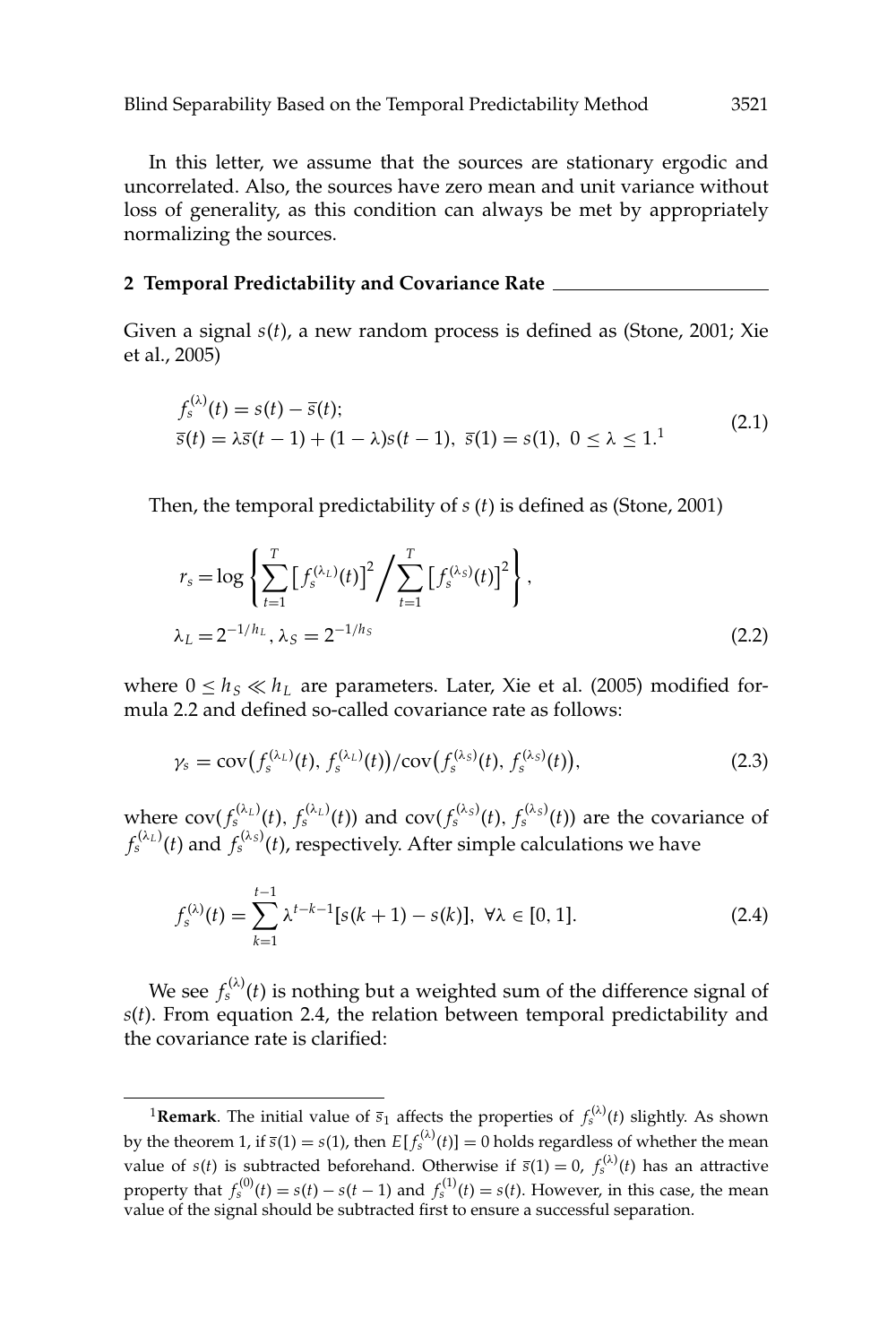**Theorem 1.** For the random process defined in equation 2.1, we have  $E[f_s^{(\lambda)}(t)] =$ *0 for any*  $\lambda \in [0, 1]$ *. Furthermore,*  $\gamma_s > 0$  *and*  $r_s = \log \gamma_s$ *.* 

**Proof.** From equation 2.4, $E[f_s^{(\lambda)}(t)] = \sum_{k=1}^{t-1} \lambda^{t-k-1} [E[s(k+1)] - E[s(k)]] =$ 0. Then  ${\rm cov}(f_s^{(\lambda)}(t),\,f_s^{(\lambda)}(t))=E[f_s^{(\lambda)}(t)-E(f_s^{(\lambda)}(t))]^2=E[f_s^{(\lambda)}(t)]^2$ , so,  $\gamma_s>0$ and  $r_s = \log \gamma_s$ .

From theorem 1, we know that there is a one-to-one correspondence between the temporal predictability and the covariance rate of a signal. Thus, for simplicity, henceforth we refer to the covariance rate rather than temporal predictability.

According to equation 2.1, we further define that  $\mathbf{F}_{s}^{(\lambda)}(t) = [f_{s_1}^{(\lambda)}(t),$  $f_{s_2}^{(\lambda)}(t), \ldots, f_{s_n}^{(\lambda)}]^{\rm{T}}$ . For simplicity, the autocovariance matrices of  $\mathbf{F}_\mathbf{s}^{(\lambda)}(t)$  and **s**(*t*) are denoted by  $C_s^{\lambda}$  and  $C_s$ , respectively. (Because the signals have zero mean, the covariance equals the correlation matrix. For this reason, we do not make any distinction between the two in this letter.) The covariances of  $f_{s_i}^{(\lambda)}(t)$  and  $s_i(t)$  are denoted by  $c_{s_i}^{\lambda}$  and  $c_{s_i}$ , respectively. Then if the sources are uncorrelated, the following properties hold (Xie et al., 2005):

i. 
$$
\mathbf{C}_{\mathbf{s}}^{\lambda} = diag(c_{s_1}^{\lambda}, c_{s_2}^{\lambda}, \cdots, c_{s_n}^{\lambda})
$$

ii. If 
$$
\mathbf{x}(t) = \mathbf{A}\mathbf{s}(t)
$$
, then  $\mathbf{C}_{\mathbf{x}}^{\lambda} = \mathbf{A}\mathbf{C}_{\mathbf{s}}^{\lambda}\mathbf{A}^{\mathrm{T}}$ ,

where  $\mathbf{C}_s^{\lambda} = diag(c_{s_1}^{\lambda}, c_{s_2}^{\lambda}, \dots, c_{s_n}^{\lambda})$  is a diagonal matrix whose diagonal entries are  $c_{s_i}^{\lambda}, i = 1, 2, ..., n$ . Xie et al. gave a theorem to present the modified conjecture: the covariance rate of a signal mixture is between the maximal and minimal covariance rates of its sources— $r_{s_1} \leq r_{x_i} \leq r_{s_n}$  (assuming that  $r_{s_1} \leq r_{s_2} \cdots \leq r_{s_n}$  )—or, equivalently,  $\log \gamma_{s_1} \leq \log \gamma_{x_i} \leq \log \gamma_{s_n}$ . From the analysis, the temporal predictability method and the covariance rate method share the same cost function:

$$
\max_{\mathbf{w}} \ \gamma(\mathbf{w}^{\mathrm{T}}\mathbf{x}(t)) = \frac{\mathbf{w}^{\mathrm{T}}\mathbf{C}_{\mathbf{x}}^{\lambda_{L}}\mathbf{w}}{\mathbf{w}^{\mathrm{T}}\mathbf{C}_{\mathbf{x}}^{\lambda_{S}}\mathbf{w}}.\tag{2.5}
$$

From the fact that  $r_{s_1} \le r_{x_i} \le r_{s_n}$ , the max operator in equation 2.5 can also be replaced by the min operator. Obviously the generalized eigenvectors of  $(C_x^{\lambda_L}, C_x^{\lambda_S})$  are the stationary points of equation 2.5. Note also that the generalized eigenvector matrix plays the role of jointly diagonalizing the matrices of  $C_x^{\lambda_L}$  and  $C_x^{\lambda_S}$ . Motivated by this and the expression of  $C_x^{\lambda} = AC_s^{\lambda}A^T$ , joint approximate diagonalization algorithms can be used to improve the robustness of the method. This will be detailed in section 4.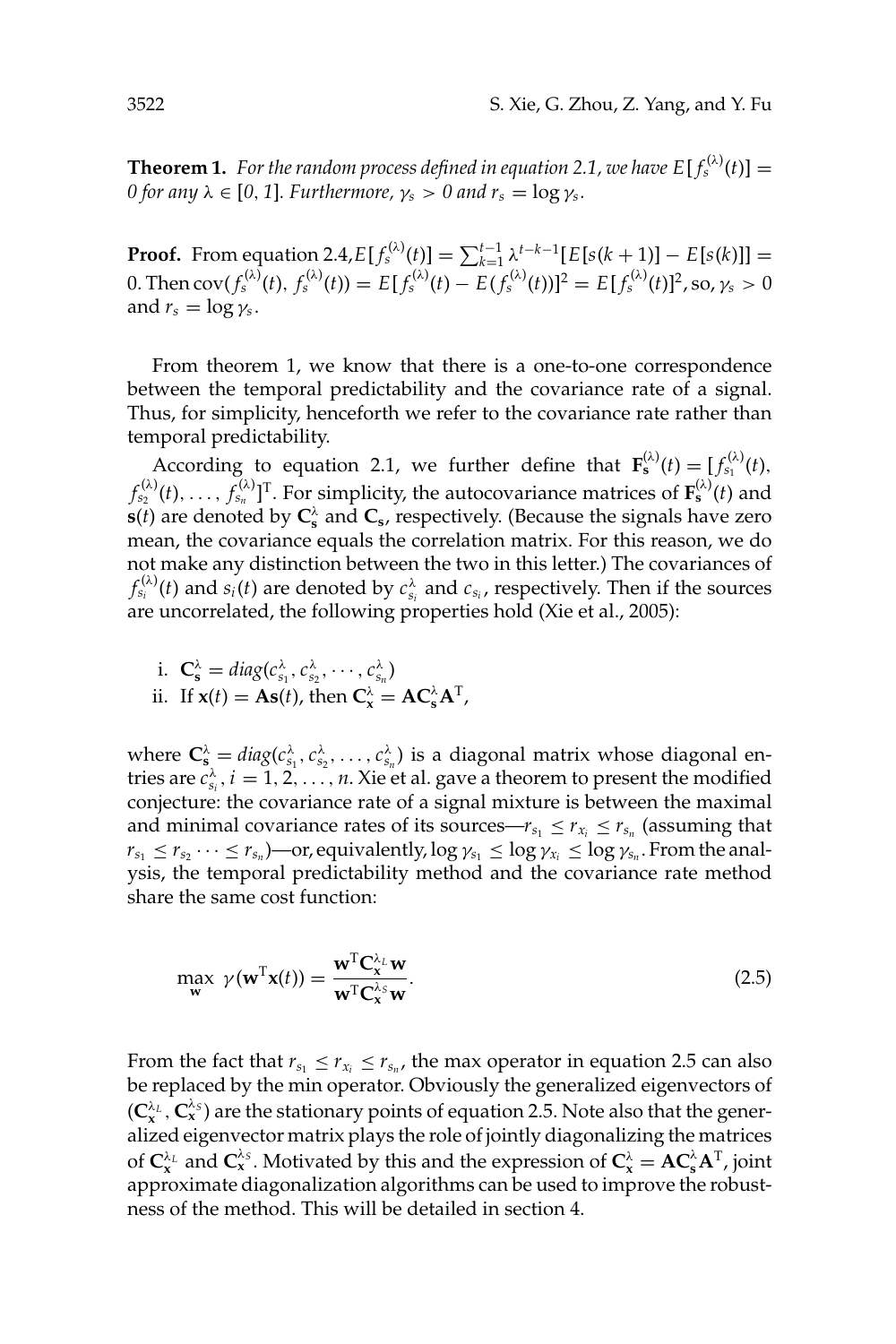## **3 Separability Analysis**

Let **w** be a generalized eigenvector of  $(C_x^{\lambda_L}, C_x^{\lambda_S})$ , that is, **w** is a stationary point of equation 2.5. The following theorem shows when  $\mathbf{w}^T\mathbf{x}(t)$  is a true source:

**Theorem 2 (separability theorem).** If  $(C_x^{\lambda_L}, C_x^{\lambda_S})$  has k (k  $\leq n$ ) distinct generalized eigenvalues, then a total of k sources can be separated. Furthermore,  $\mathbf{w}_j^{\mathrm{T}}\mathbf{x}(t)$  $m$ ust be a source if  $\mu_j$  is a distinct generalized eigenvalue of  $\left(\mathbf{C}_{\mathbf{x}}^{\lambda_L},\mathbf{C}_{\mathbf{x}}^{\lambda_S}\right)$ , where  $\mathbf{w}_j$ *is the generalized eigenvector associated with*  $\mu_j$ ,  $j = 1, 2, \ldots, k$ .

The proof is given in the appendix. (We call an eigenvalue  $\mu_i$  *distinct* if it is not a repeated generalized eigenvalue.)

Theorem 2 is parallel to the identifiability theorems for the traditional SOS methods. (See theorem 2 in Tong et al., 1991, and theorem 2 in Belouchrani et al., 1997, respectively.) It gives not only criteria of full or partial separability but also a separation method. From the theorem, if repeated eigenvalues exist, some sources cannot be recovered by the associated eigenvectors. To see this, recall that the eigenvectors associated with repeated eigenvalues are not unique. However, the eigenvalues of  $(C^{\lambda_L}_x, C^{\lambda_S}_x)$ are affected by the values of  $\lambda_L$ ,  $\lambda_S$ . Is it possible to avoid repeated eigenvalues by the elaborate selection of parameters  $\lambda_L$ ,  $\lambda_S$ ? This question is answered by the following three theorems.

**Theorem 3.**  $(C_x^{\lambda_L}, C_x^{\lambda_S})$  has k distinct generalized eigenvalues if and only if there *are k sources which have distinct covariance rates.*

The proof is given in the appendix.

From theorem 3, if two sources have equal covariance rates, the corresponding eigenvalues are equal. But when will two signals have equal covariance rates? From theorem 1, after some simple calculations we have

$$
c_s^{\lambda} = L_0(c_s(\tau)) + \sum_{k=1}^{2(t-2)} L_k(c_s(\tau))\lambda^k, \ \lambda \in [0, 1], \tag{3.1}
$$

where  $L_k(c_s(\tau))$  are linear combinations of  $c_s(\tau)$ ,  $c_s(\tau) = E[s(t)s(t + \tau)]$  and  $\tau = 1, 2, \ldots, T - 1$  denotes time lags. From equation 3.1, we have:

**Theorem 4.**  $\gamma_{s_i}(\lambda_L, \lambda_S) = \gamma_{s_i}(\lambda_L, \lambda_S)$  *holds for any*  $0 \leq \lambda_L, \lambda_S \leq 1$  *if and only if*  $c_{s_i}(\tau) = c_{s_j}(\tau)$  *for all*  $\tau = 1, 2, ..., T - 1$ .

The proof is presented in the appendix.

Although  $f_s^{(\lambda)}(t)$  depends on the parameter  $\lambda$ , the equivalence of covariance rates of two signals is simply caused by the fact that the two sources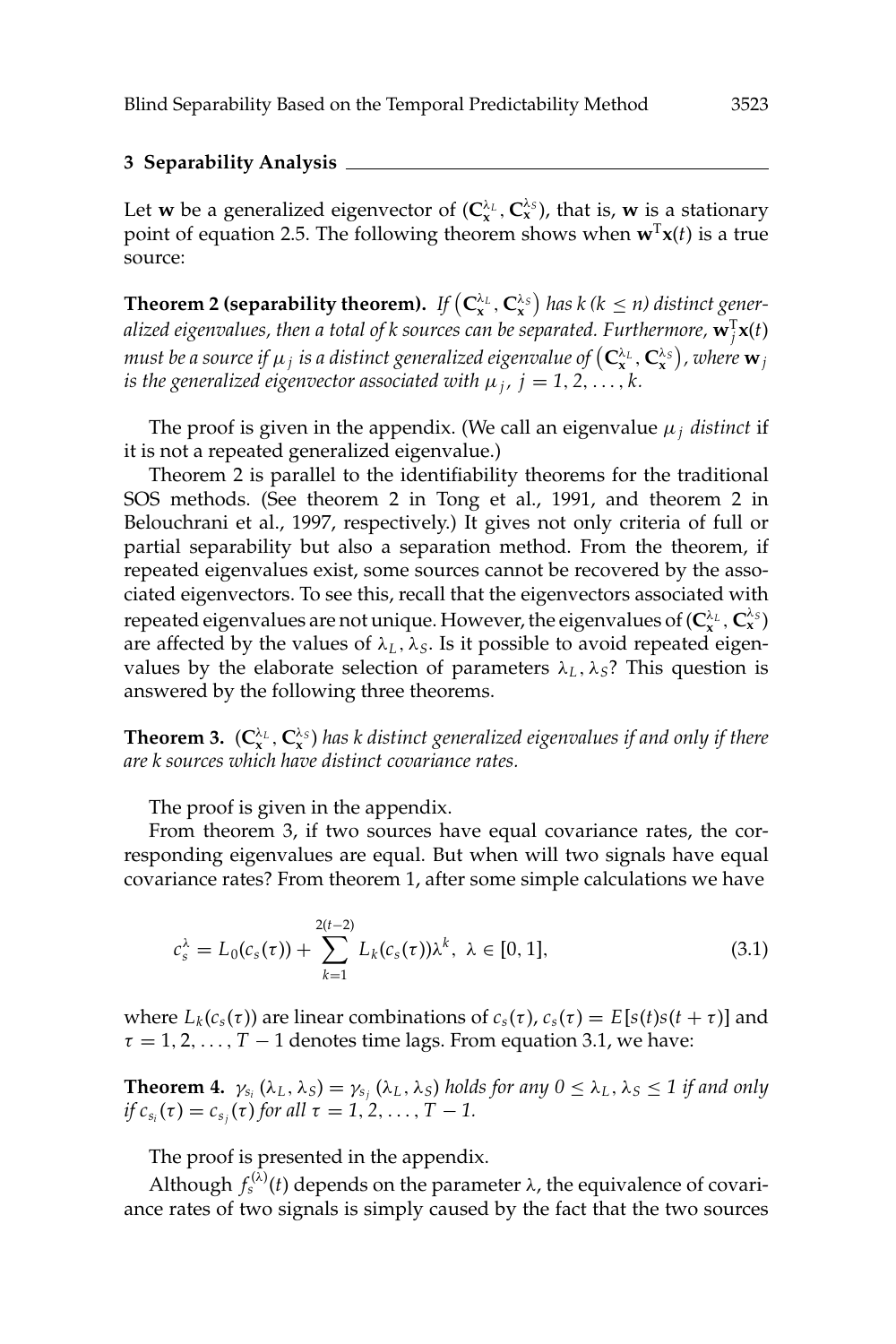have the same temporal structure. If there exists a time lag  $\tau_0$  such that  $c_{s_i}(\tau_0) \neq c_{s_i}(\tau_0)$ , there must be a pair of  $\lambda_L$ ,  $\lambda_S$ , which makes  $s_i$  and  $s_j$  have different covariance rates; otherwise, they have equal covariance rates for any pair of  $\lambda_L$ ,  $\lambda_S$ . Consequently, the following result yields immediately:

**Corollary 1.** *The sources are separable in the sense of covariance rate if and only if they have different temporal structure.*

From theorem 4 and the corollary, covariance rate and temporal predictability are essentially two measures of the temporal structure of a signal. First,

$$
\gamma_{s_i}(1,0)=\frac{E[(s_i(t)-s_i(t-1))^2]}{E[(s_i(t)-s_i(1))^2]}.
$$

Note that  $s_i(t) - s_i(1)$  is a shifted version of the original source but the waveform is maintained. The term  $E[(s_i(t) - s_i(t-1))^2]$  measures the degree of invariance of the source. In this case, minimizing the covariance rate is coincident with linear slow feature analysis (SFA) (Blaschke et al., 2006). If  $0 < \lambda < 1$ ,  $c_{s_i}^{\lambda}$  is a weighted sum of the autocovariance  $c_{s_i}(\tau)$  of  $s_i$ . Temporal predictability, covariance rate, and linear SFA are all based on the secondorder statistics, and they extract variant or invariant features of temporally varying signals. In linear determined or overdetermined cases, this kind of feature is generally sufficient to extract a source that has a distinct variant feature. However, in traditional SOS-based algorithms, the time lags are required to be appropriately selected for the existence of equivalent timedelay correlations of sources (Tong et al., 1991; Belouchrani et al., 1997; Blaschke et al., 2006). This problem can be avoided in the temporal predictability method, since any two sources have different covariance rates as long as they have different temporal structure. Consequently, the temporal predictability method is expected to be more reliable than the traditional SOS methods theoretically.

### **4 Algorithms and Evaluation**

As mentioned in section 2, the generalize eigendecomposition (GE) procedure in the temporal predictability method can be replaced by any joint approximate diagonalization (JAD) algorithm. Given a set of matrices of  ${R_k = A \Lambda_k A^T | k = 1, 2, ..., K}$ , JAD is a problem of finding a matrix **W**, named a diagonalizer, which makes  $W_{k}W^{T}$  as diagonal as possible for all *k* (Yeredor, 2002; Ziehe, Laskov, Nolte, & Muller, 2004; Vollgraf & Obermayer, 2006). In the case where **A** is of full column rank, a diagonalizer **W** is generally an estimation of  $A^{-1}$  up to a permutation and scaling of the columns. State-of-the-art JAD algorithms, such as FFDIAG and QDiag, are quite efficient (Ziehe et al., 2004; Vollgraf & Obermayer, 2006).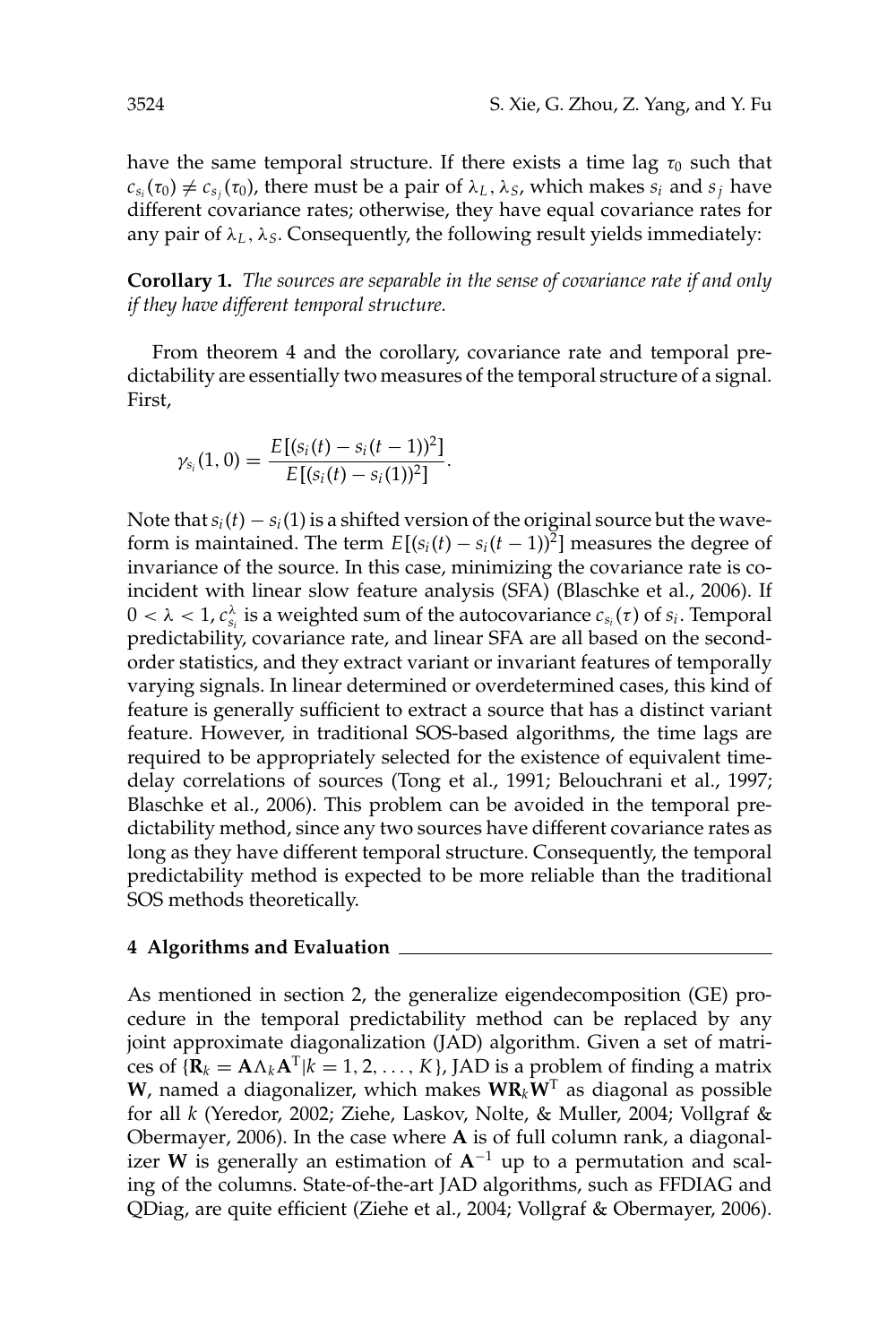Taking the covariance rate method into account, from property ii in section 2, we know that  $C_x^{\lambda_k} = AC_s^{\lambda_k} A^T$ , where  $C_s^{\lambda_k}$  is a diagonal matrix for all  $k \in \mathcal{K}$ ,  $K = \{1, 2, \ldots, K, K \geq 2\}$ . Thus, the unmixing matrix can be obtained by jointly diagonalizing the set of matrices  $\{C_x^{\lambda_k} | k \in \mathcal{K}\}\)$ . Naturally this method should be more robust than the GE-based method, because it can make use of reasonably comprehensive information about SOS and avoid the failure caused by inappropriate setting of λ*<sup>L</sup>* and λ*S*.

Regarding the evaluation of separation results, currently, signal-to-noise ratio (SNR) is a widely used performance index (Cichocki & Amari, 2002),

$$
SNR(s, y) = 10 \log \frac{E[s^2]}{E[(y - s)^2]} \ (d \, B), \tag{4.1}
$$

where *y* is an estimation of *s*, and *s*, *y* are normalized to be of zero mean and unit variance. SNR compares output signals with sources directly. However, the sources are unknown in BSS. Therefore, it is meaningful to design a performance index that can evaluate separation results only from the observation signals.

For the methods based on temporal predictability, the separability of sources depends on the distinctness of the generalized eigenvalues of  $(C_x^{\lambda_L}, C_x^{\lambda_S})$ . From this fact, a new performance index is suggested. We first define the relative distance between *x* and *y* as follows:

$$
d(x, y) = 1 - \exp\left(-10 \times \frac{2|y - x|}{|x| + |y|}\right),\tag{4.2}
$$

where  $|y - x|$  is the absolute distance between *x* and *y* and  $\frac{|x| + |y|}{2}$  specifies the order of magnitude. Obviously  $d(x, y) \ge 0$ ,  $d(x, y) = d(y, x)$ ,  $d(x, y) = 0$ if and only if  $x = y$ . This definition is reasonable in practice. For example, the absolute distance between 1.1 and 1.2 and that of 100.1 and 100.2 is the same. However, the latter is more likely to be equal if the influence of noise is taken into account. Then  $d(1.1, 1.2) \approx 0.5809 > 0.0099 \approx d(100.1, 100.2)$ . Suppose that *x*  $\in \mathcal{R}$ . The distinction index of *x* in  $\mathcal{R}$  is then defined by

$$
d(x, \mathcal{R}) = \min_{y \in \mathcal{R} \setminus \{x\}} d(x, y). \tag{4.3}
$$

Empirically, *x* can be distinguished from the entries of  $\mathcal{R}\setminus\{x\}$  when  $d(x, \mathcal{R})$  > 0.4 (For the case that *x* > 0, there often is a good distinction between *x* and *y* if *y* <  $(1 − 5\%)$ *x* or *y* >  $(1 + 5\%)$ *x*, that is,  $d(x, y) > 0.4$  approximately). The distinction index can be used to measure the reliability of a separation: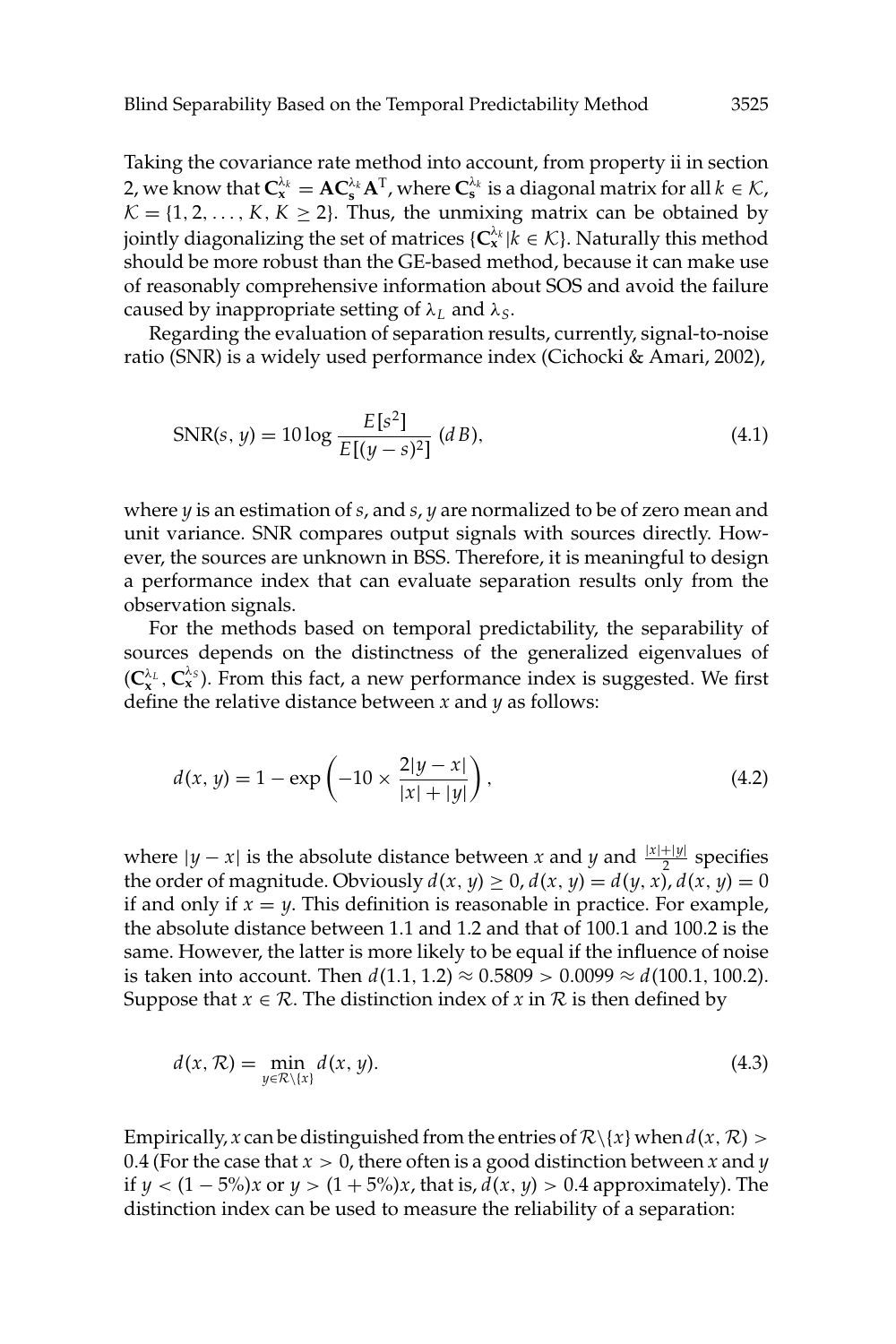|          |         | y1      | u2      | ųЗ      |
|----------|---------|---------|---------|---------|
| Group I  | SNR(dB) | 5.3684  | 3.7598  | 8.4652  |
|          | RI      | 0.1243  | 0.1228  | 0.1391  |
| Group II | SNR(dB) | 49.8595 | 40.1868 | 53.4512 |
|          | RI      | 0.7984  | 0.7485  | 0.9950  |

Table 1: Separability of Two Groups of Sources.

**Definition 1.** The reliability index (RI) that characterizes the level of how  $\mathbf{w}_i^T \mathbf{x}(t)$ *is a source is defined as*  $d(\mu_i, \mathcal{R})$ *, where*  $\mathcal{R} = {\mu_i | i = 1, 2, ..., n}$  *and*  $\mu_i$ ,  $\mathbf{w}_i$  *are the generalized eigenvalues and the associated eigenvectors of* (**C**<sup>λ</sup>*<sup>L</sup>* **<sup>x</sup>** , **C**<sup>λ</sup>*<sup>S</sup>* **<sup>x</sup>** )*, respectively.*

A larger value of *RI* means that the corresponding output is more likely to be a source. Different from SNR, *RI* is evaluated from the generalized eigenvalues of  $(C_x^{\lambda_L}, C_x^{\lambda_S})$ ; thus, only the observation is needed. In JAD, we can simply let  $\lambda_L = \min_{k \in \mathcal{K}} \lambda_k$  and  $\lambda_S = \max_{k \in \mathcal{K}} \lambda_k$ , or select a typical pair from  $K$ .

It is worthwhile to note that if some values of  $\mu_i$  are zero or nearly zero, where the corresponding signals have particularly small energy, *RI* may fail to measure the reliability of the separation. To see this, note that  $d(x, y) \approx 1$ holds for any  $y \neq 0$  if  $x = 0$ . Therefore, we further suggest checking the value of  $\mu_i$  to avoid this exception, even if  $d(\mu_i, \mathcal{R})$  is reasonably large.

#### **5 Experiments**

As mentioned by Stone (2001), the temporal predictability method succeeds in many examples. Here another three experiments are presented to illustrate the special properties discussed in this letter. In each run, a new mixing matrix **A** (see equation 1.1) is generated by the randn function in Matlab.

**5.1 Experiments on Separability.** There are two groups of signals. Group I consists of three uniformly distributed signals, and group II consists of three speech signals. The number of samples is 160,000. The unmixing matrix is estimated by GE algorithm with  $\lambda_L = 1$  and  $\lambda_S = 0.1$ . The results are shown in Table 1.

From Table 1, we see that the sources in group I have not been recovered. The SNR of each estimated signal is less than 10 dB, and the corresponding RI is also very small. The sources in group II are separated successfully. The SNR of each estimated signal is higher than 40 dB, and the corresponding RI is greater than 0.7. We see that RI is able to measure the accuracy of a separation.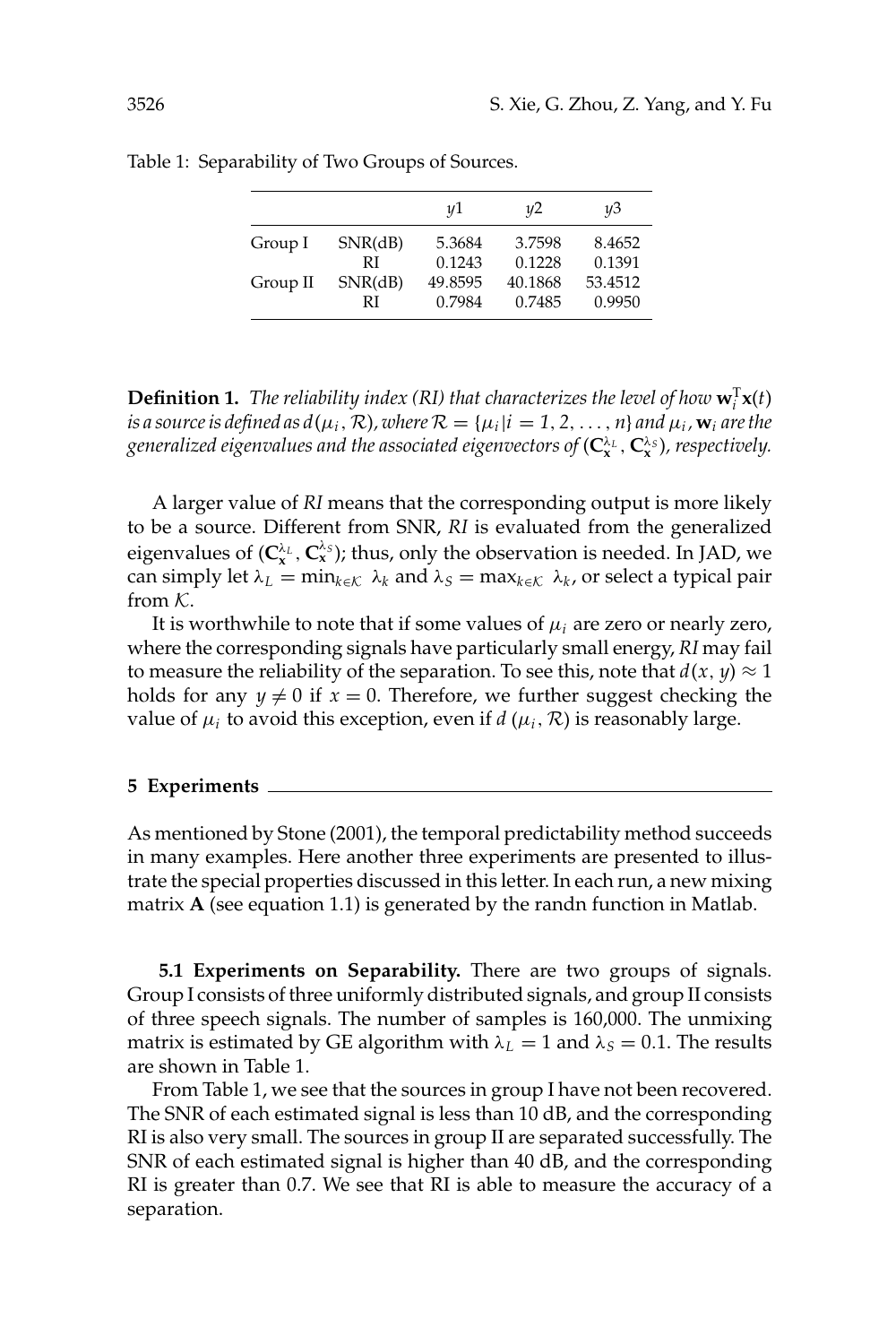

Figure 1: Distinction indices of  $c_{s_i}(\tau)$ , where  $d_i(\tau) = d(c_{s_i}(\tau), C(\tau))$ , with  $C(\tau) =$  ${c_{s_i}(\tau)|i=1,2,3}, \tau=0,1,\ldots,50, i=1,2,3.$ 

We now investigate the reason that the sources in group II can be separated while those in group I cannot. Figure 1 is the plot of the distinction index of autocovariance of each source at time lag  $\tau$ , where  $\tau = 1, 2, \ldots, 50$ .

From Figure 1, by comparison, we see that the uniformly distributed signals in group I have almost the same autocovariance at each time lag (distinction indices are less than 0.1), but the speech signals in group II always have distinct autocovariance (many distinction indices are nearly 1). This is consistent with theorem 4.

**5.2 Partial Extraction.** The sources consist of two uniformly distributed signals and four sine-wave signals chosen from the ICALAB benchmarks named acsin4d.mat (Cichocki, Amari, Siwek, & Tanaka, 2007) . The number of samples is 1001. The unmixing matrix is estimated by GE algorithm with  $\lambda_L = 1$  and  $\lambda_S = 0.1$ . The RIs of a typical separation are 0.0103, 0.0103, 0.6088, 0.6307, 0.9731, and 1.0000, respectively, from which we can infer that the last four signals are the sources while the first two are not. This is consistent with the fact that the corresponding SNRs (dB) are 2.5383, 2.9742, 61.1167, 61.5457, 65.4071, and 73.6396, respectively.

**5.3 Experiments on the JAD-Based Covariance Rate Method.** Six sources are considered here:  $s1 = sign(cos(2\pi 155t))$ ,  $s2 = sin(2\pi 800t)$ ,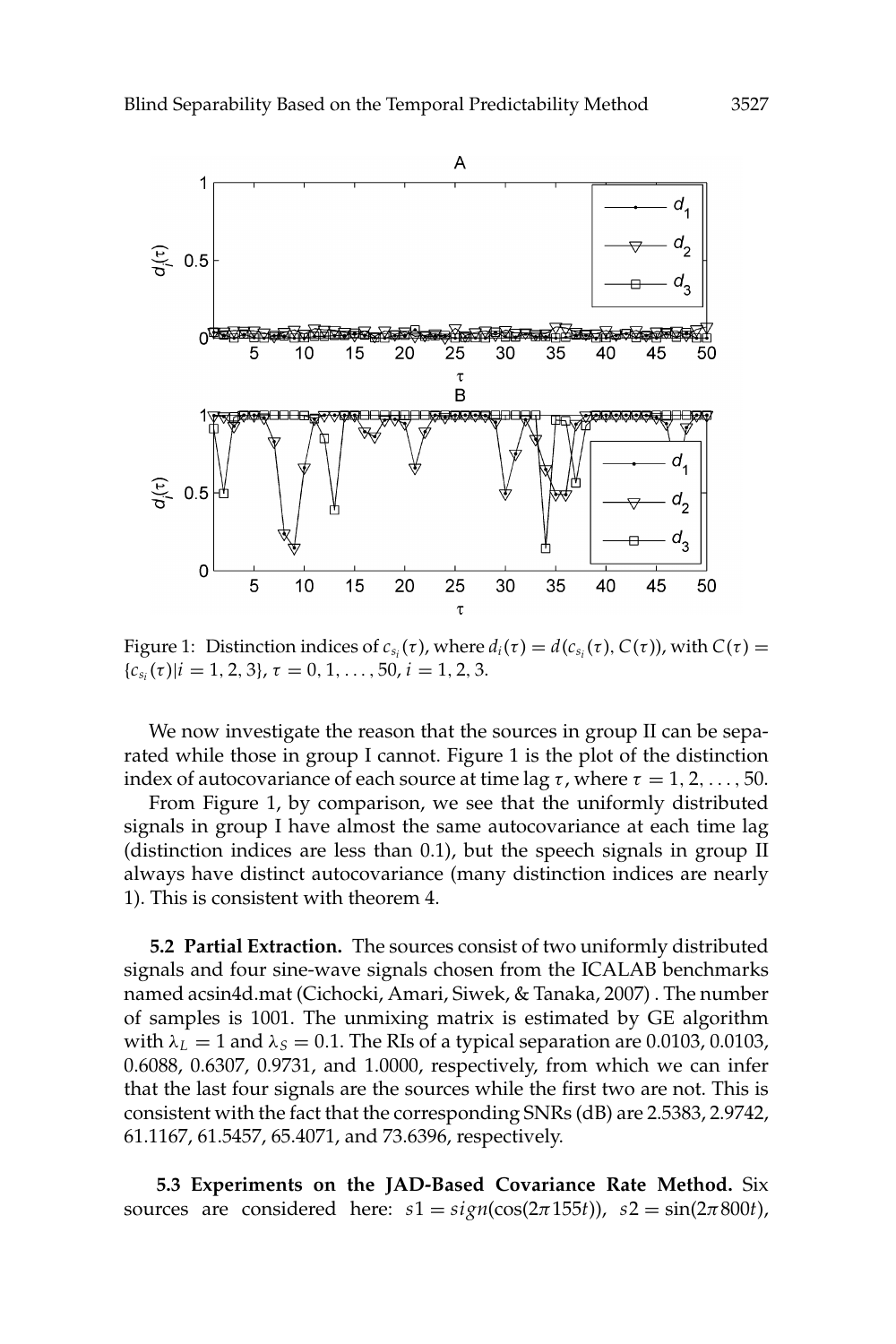|                  | Source Signals |           |           |           |           |           |  |
|------------------|----------------|-----------|-----------|-----------|-----------|-----------|--|
| Signal Recovered | s1             | s2        | s3        | s4        | s5        | s6        |  |
| y1               | 0.0002         | $-1.0000$ | $-0.0001$ | 0.0000    | 0.0000    | 0.0135    |  |
| y2               | 1.0000         | 0.0001    | 0.0002    | 0.0000    | 0.0004    | $-0.0220$ |  |
| y3               | 0.0000         | 0.0001    | $-1.0000$ | 0.0000    | 0.0000    | 0.0068    |  |
| y4               | 0.0009         | $-0.0001$ | 0.0000    | 0.0000    | 0.9989    | 0.0223    |  |
| y5               | $-0.0003$      | $-0.0002$ | $-0.0001$ | $-0.0017$ | $-0.0447$ | 0.9994    |  |
| $\n  y6$         | 0.0000         | 0.0000    | 0.0000    | $-1.0000$ | 0.0001    | 0.0071    |  |

Table 2: Correlations Between Sources and Recovered Signals Using FFDIAG.

Note: Each source signal has a high correlation with only one recovered signal, indicated by the bold figures.

Table 3: Comparison Between the GE-Based Algorithm and the JAD-Based Algorithm.

| Method        | SNR(dB) |         |         |         |         |         |
|---------------|---------|---------|---------|---------|---------|---------|
| <b>SOBI</b>   | 26.4109 | 29.5410 | 54.4508 | 60.9902 | 68.4412 | 76.1652 |
| GE(0,1)       | 7.8066  | 8.3362  | 53.1191 | 62.5875 | 66.0564 | 77.0640 |
| GE(0.3,1)     | 22.3316 | 24.5952 | 41.7050 | 44.9689 | 61.8432 | 71.9787 |
| <b>IAD-CR</b> | 31.0081 | 33.2351 | 54.5361 | 59.7855 | 69.3151 | 79.1490 |

 $s3 = \sin(2\pi 90t)$ ,  $s4 = \sin(2\pi 9t) \sin(2\pi 300t)$ ,  $s5 = \sin(2\pi 300t + 6 \cos(2\pi 60t)$ , and *s*6 is a uniformly distributed signal between  $-1$  and  $1. t = 1:0.001:10$ (in Matlab code). Five covariance matrices are generated by setting  $\lambda =$ 0.1, 0.3,..., 0.9. The FFDIAG algorithm is employed to diagonalize the set of covariance matrices (Ziehe et al., 2004). Correlations between the sources and the recovered signals are shown in Table 2.

A comparison of the JAD-based covariance rate method (JAD-CR) with the GE-based method and the classical SOS method, that is, the SOBI method (Belouchrani et al., 1997), is presented. The SOBI algorithm uses five time-lagged correlation matrices for joint diagonalization, where the time lags are  $0,1,\ldots,4$ , respectively. All the obtained results have been averaged over 1000 Monte Carlo trials and are shown in Table 3, where GE(λ*<sup>L</sup>* ,λ*S*) denotes the generalized eigendecomposition of  $(C_x^{\lambda_L}, C_x^{\lambda_S})$ .

From Table 3, we can see that the values of  $\lambda_L$  and  $\lambda_S$  affect the accuracy of separation when GE is employed. However, for a given set of signals and fixed  $\lambda_L$  and  $\lambda_S$ , we find that the RIs and SNRs almost do not change, even if the mixing matrix changes. Also, JAD improves the separation robustness at the cost of more time. Currently JAD algorithms can almost achieve the same efficiency as the GE algorithm. Thus, for the JAD-based covariance rate method, the extra time is spent mainly on generating more signals to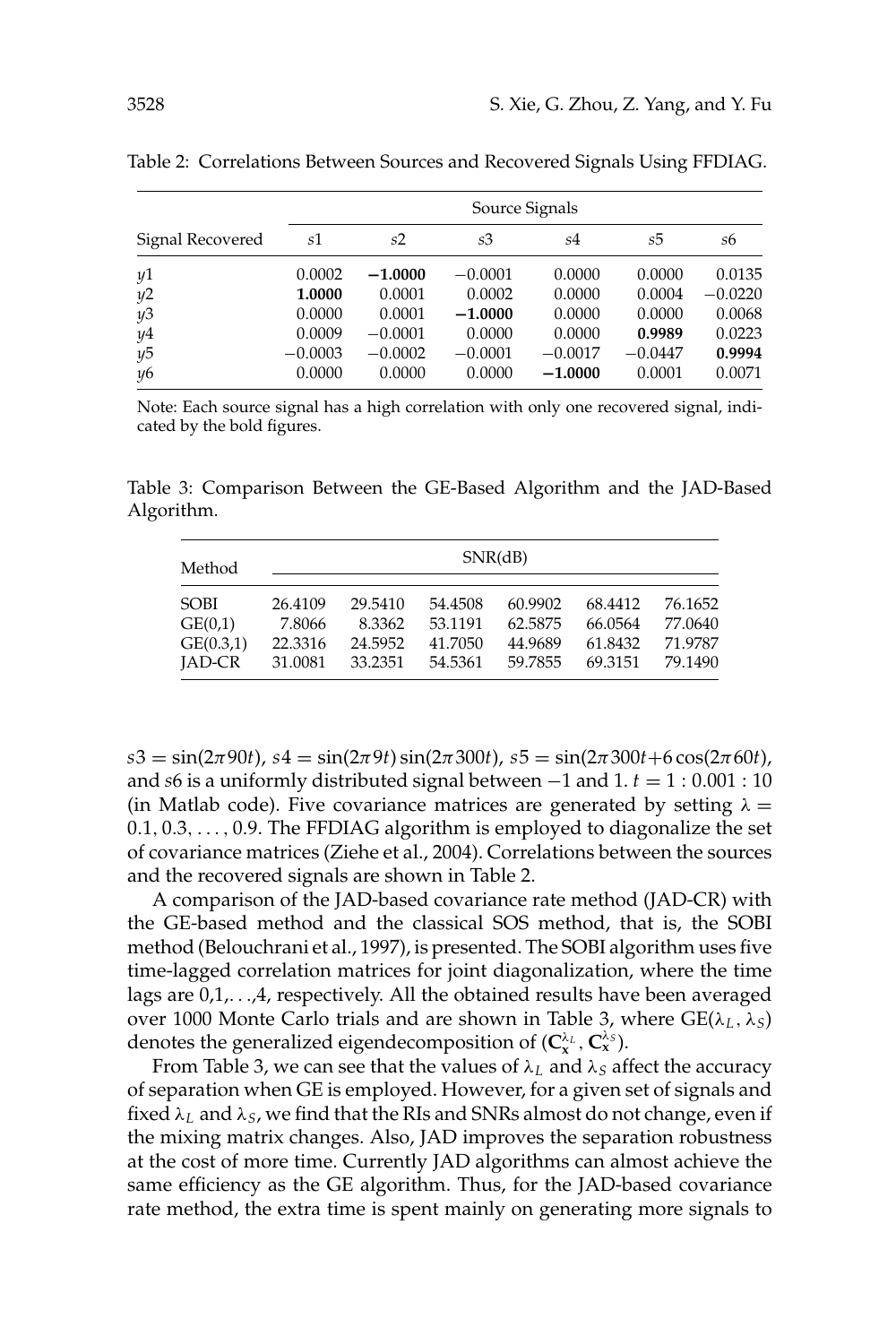calculate the covariance matrices. From Table 3, we see that the separation result is worthy of this extra time cost.

One may question why JAD-CR does not outperform the SOBI algorithm evidently. In fact, if the time lags are appropriately selected, the SOBI algorithm is simply equivalent to the temporal predictability method. Otherwise, it will perform worse than the temporal predictability method. For the example in this experiment, the time lags are easy to set, and thus both JAD-CR and SOBI can perform well.

### **6 Conclusion**

A comprehensive theoretical analysis of BSS was conducted based on temporal predictability. Both full and partial separability conditions were given, and the reason of inseparability was also investigated. Furthermore, to improve the performance of the results, JAD algorithms were suggested to replace the GE algorithm. All of these theoretical and technical results make the temporal predictability method more reliable and valid.

#### **Appendix**

**Proof of Theorem 2.** Let  $\mu_i$ ,  $i = 1, 2, ..., n$  are the generalized eigenvalues of  $(C_x^{\lambda_L}, C_x^{\lambda_S})$ , and the associated eigenvector matrix is **W**. Thus,  $\mathbf{C}_{\mathbf{x}}^{\lambda_L} \mathbf{W} = \mathbf{C}_{\mathbf{x}}^{\lambda_S} \mathbf{W} \mathbf{M}$  holds, where  $\mathbf{M} = diag(\mu_1, \mu_2, \dots, \mu_n)$ . From property ii,  $\mathbf{AC}_{\mathbf{s}}^{\lambda_L} \mathbf{A}^{\mathrm{T}} \mathbf{W} = \mathbf{AC}_{\mathbf{s}}^{\lambda_S} \mathbf{A}^{\mathrm{T}} \mathbf{W} \mathbf{M}$  holds. So

$$
\left(\mathbf{C}_{\mathbf{s}}^{\lambda_{\mathcal{S}}}\right)^{-1}\mathbf{C}_{\mathbf{s}}^{\lambda_{\mathcal{L}}}\mathbf{A}^{\mathrm{T}}\mathbf{W}=\mathbf{A}^{\mathrm{T}}\mathbf{W}\mathbf{M}.
$$
\n(A.1)

Let  $\mathbf{U} = \mathbf{A}^{\mathrm{T}}\mathbf{W}$ ,  $\mathbf{\Gamma} = (\mathbf{C}_{\mathbf{S}}^{\lambda_S})^{-1}\mathbf{C}_{\mathbf{S}}^{\lambda_L} = diag(\gamma_{s_1}, \gamma_{s_2}, \dots, \gamma_{s_n})$ . Then equation A.1 can be rewritten as

$$
\mathbf{F}\mathbf{U} = \mathbf{U}\mathbf{M} \text{ or } \gamma_i u_{ij} = u_{ij}\mu_j \text{ for any } i, j.
$$
 (A.2)

Suppose that  $\mu_j$  is distinct. Note that **U** is invertible. Thus, there is at least one nonzero entry in the *j*th column of **U**. Without loss of generality, assume that  $u_{ij} \neq 0$ . From equation A.2,  $\gamma_i = \mu_j$ .

- 1.  $u_{ij}$  is the one and only nonzero entry in the *i*th row of **U**. To see this, assume that there is another entry, named  $u_{ik} \neq 0$ , yielding  $\mu_k = \gamma_i =$  $\mu_j$ , which contradicts the assumption that  $\mu_j$  is distinct.
- 2.  $u_{ij}$  is also the one and only nonzero entry in the *j*th column of **U**. Suppose that there is another nonzero entry in the *j*th column of **U**:  $u_{ki} \neq 0$  for some  $k \neq i$ . Since  $u_{ki} \neq 0$  and  $\mu_j$  is distinct, from point 1, *ukj* is the only nonzero entry in the *k*th row. Consequently, both the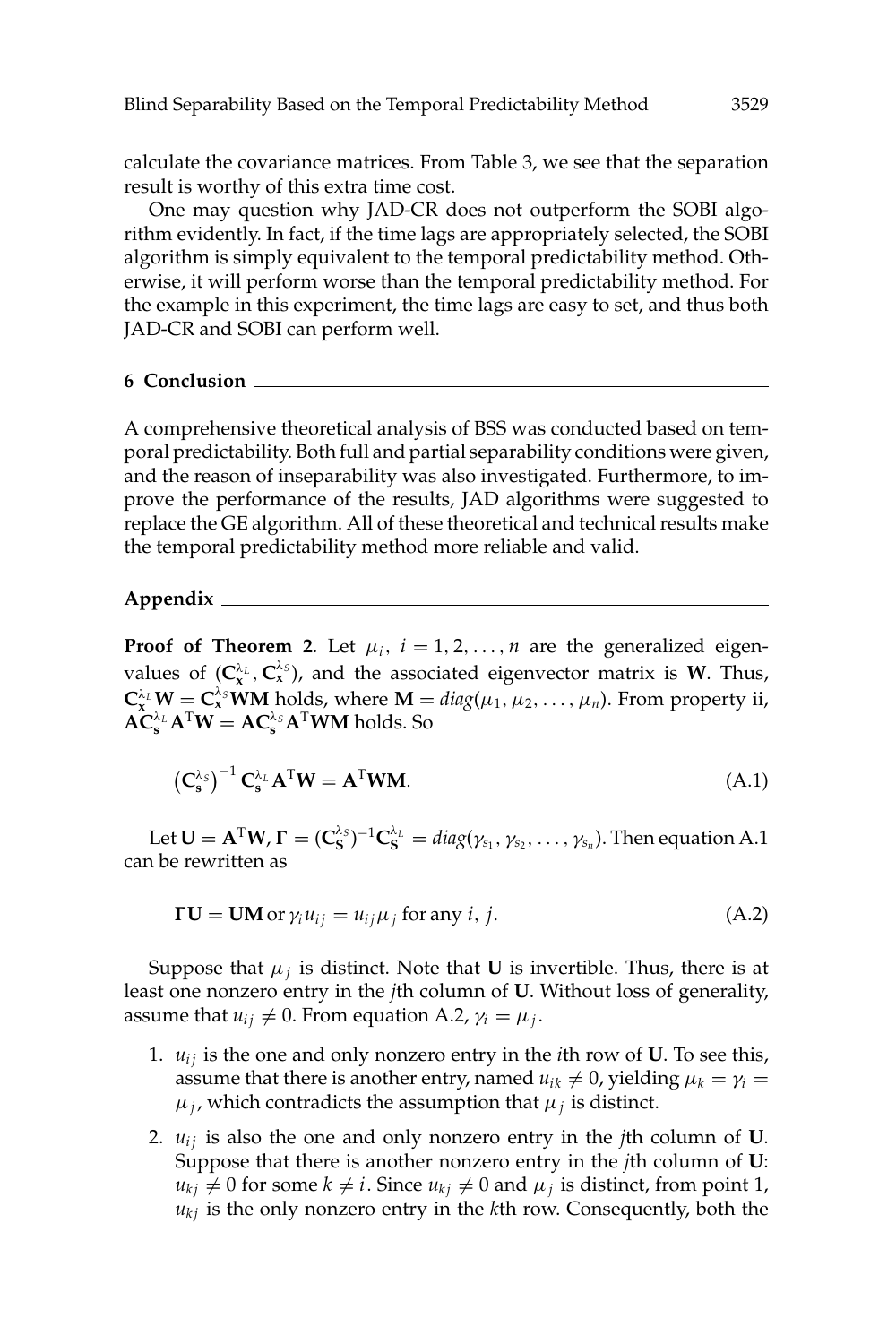*i*th row and the *k*th row of **U** have one and only one nonzero entry in the *j*th column, which contradicts the invertibility of **U**.

3. From point 2,  $\mathbf{w}_j^T \mathbf{A} = k \mathbf{e}_l$ , where *k* is a nonzero scalar and  $\mathbf{e}_l$  is equal to **0** except that the *l*th entry is 1. In other words,  $\mathbf{w}_j^{\mathrm{T}} \mathbf{As}(t)$  must be a proportion of a source signal.

**Proof of Theorem 3**. From the proof of theorem 2,  $u_{ij}$  is the one and only entry in the *i*th row and *j*th column of **U**. Thus,  $\gamma_i = \mu_j$ .

**Proof of Theorem 4.** From equation 3.1,  $c_{s_i}^{\lambda} = c_{s_j}^{\lambda}$  holds for any  $0 \le \lambda \le 1$  if  $c_{s_i}(\tau) = c_{s_i}(\tau)$  for all  $\tau$ . Thus  $\gamma_{s_i}(\lambda_L, \lambda_S) = \gamma_{s_i}(\lambda_L, \lambda_S)$ .

Conversely, assume that  $\gamma_{s_i}(\lambda_L, \lambda_S) = \gamma_{s_i}(\lambda_L, \lambda_S)$  holds for any  $0 \leq$  $\lambda_L$ ,  $\lambda_S \leq 1$ . Note that  $c_{s_i}^{\lambda}$  is a polynomial with respect to  $\lambda$  and the coefficient associated with  $\lambda^k$  is a linear combination of  $c_{s_i}(\tau)$ . Note also that  $c_{s_i}^{\lambda} = c_{s_j}^{\lambda}$  holds for all  $0 \le \lambda \le 1$  if and only if their coefficients associated with  $\lambda^k$  are equal for all *k*. By straightforward calculation, it follows that  $c_{s_i}(\tau) = c_{s_i}(\tau)$  for all  $\tau$ . Let  $\gamma_{s_i}(\lambda_L, \lambda_S) = \gamma_{s_i}(\lambda_L, \lambda_S)$  and  $\lambda_S$  is fixed. Thus  $c_{s_i}^{\lambda_L} = c_{s_j}^{\lambda_L}$  and consequently,  $c_{s_i}(\tau) = c_{s_j}(\tau)$  for all  $\tau$ .

# **Acknowledgments**

We thank the anonymous reviewers for their insightful comments and valuable suggestions. The work is supported by Key Program of National NSFC (grant U0635001, U0828003), National 973 Project of China (grant 2010CB731800), and National NSFC (grant 60874061, 60674033).

#### **References**

- Amari, S. I., Cichocki, A., & Yang, H. (1996). A new learning algorithm for blind signal separation of sources. In D. S. Touretzky, M. C. Mozer, & M. E. Hasselmo (Eds.), *Advances in neural information processing, 8* (pp 757–763). Cambridge, MA: MIT Press.
- Bell, A., & Sejnowski, T. (1995). An information-maximization approach to blind separation and blind deconvolution. *Neural Computation, 7*(6), 1129–1159.
- Belouchrani, A., AbedMeraim, K., Cardoso, J. F., & Moulines, E. (1997). A blind source separation technique using second-order statistics. *IEEE Transactions on Signal Processing, 45*(2), 434–444.
- Blaschke, T., Berkes, P., & Wiskott, L. (2006). What is the relation between slow feature analysis and independent component analysis? *Neural Computation, 18*(10), 2495– 2508.
- Cardoso, J. F. (1997). Infomax and maximum likelihood for blind source separation. *IEEE Signal Processing Letters, 4*(4), 112–114.
- Cichocki, A., & Amari, S. (2002). *Adaptive blind signal and image processing: learning algorithms and applications*. Hoboken, NJ: Wiley.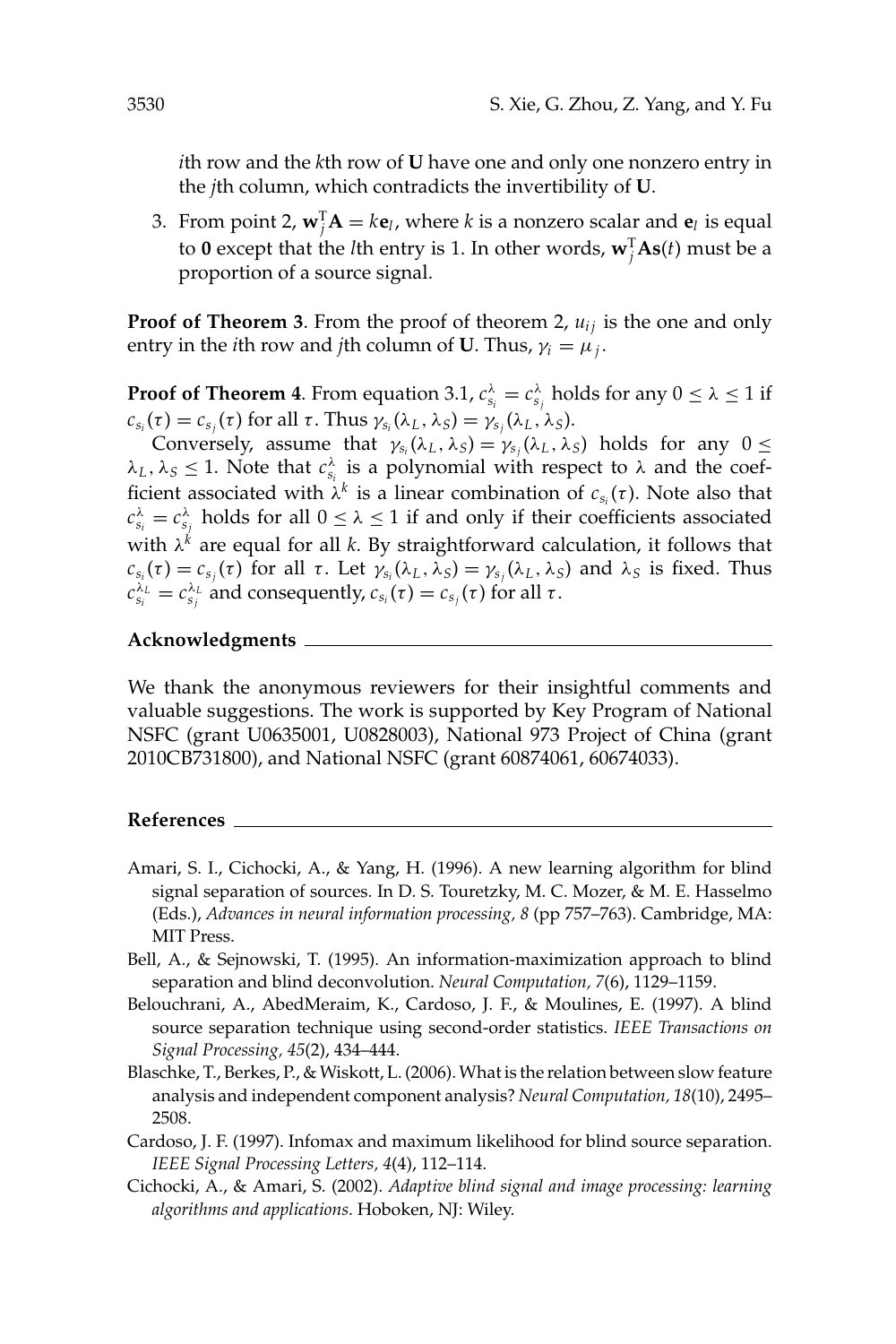- Cichocki, A., Amari, S., Siwek, K., & Tanaka, T. (2007). ICALAB toolboxes. Available online at http://www.bsp.brain.riken.jp/ICALAB.
- Common, P. (1994). Independent component analysis: A new concept? *Signal Processing, 36*(3), 287–314.
- Hu, D. W., Yan, L. R., Liu, Y. D., Zhou, Z. T., Friston, K. J., Tan, C. L., et al. (2005). Unified SPM-ICA for fMRI analysis. *Neuroimage, 25*(3), 746–755.
- Hyvarinen, A. (1999). Fast and robust fixed-point algorithms for independent component analysis. *IEEE Transactions on Neural Networks, 10*(3), 626–634.
- Hyvarinen, A., Karhunen, J., & Oja, E. (2001). *Independent component analysis*. Hoboken, NJ: Wiley.
- Jia, S., & Qian, Y. T. (2007). Spectral and spatial complexity-based hyperspectral unmixing. *IEEE Transactions on Geoscience and Remote Sensing, 45*(12), 3867–3879.
- Molgedey, L., & Schuster, H. G. (1994). Separation of a mixture of independent signals using time-delayed correlations. *Physical Review Letters, 72*(23), 3634–3637.
- Nuzillard, D., & Nuzillard, J. M. (2003). Second-order blind source separation in the Fourier space of data. *Signal Processing, 83*(3), 627–631.
- Song, Q. Y., Yin, F., Chen, H. F., Zhang, Y., Hu, Q. L., & Yao, D. Z. (2006). A novel unified SPM-ICA-PCA method for detecting epileptic activities in resting-state fMRI. In *Advances in natural computation (Pt. 2*, pp. 627–636. Berlin: Springer.
- Stone, J. V. (2001). Blind source separation using temporal predictability. *Neural Computation, 13*(7), 1559–1574.
- Stone, J. V. (2002). Independent component analysis: An introduction. *Trends in Cognitive Sciences, 6*(2), 59–64.
- Stone, J. V., Porrill, J., Porter, N. R., & Wilkinson, I. D. (2002). Spatiotemporal independent component analysis of event-related fMRI data using skewed probability density functions. *Neuroimage, 15*(2), 407–421.
- Tong, L., Liu, R. W., Soon, V. C., & Huang, Y. F. (1991). Indeterminacy and identifiability of blind identification. *IEEE Transactions on Circuits and Systems, 38*(5), 499–509.
- Vollgraf, R., & Obermayer, K. (2006). Quadratic optimization for simultaneous matrix diagonalization. *IEEE Transactions on Signal Processing, 54*(9), 3270–3278.
- Xie, S. L., He, Z. S., & Fu, Y. L. (2005). A note on Stone's conjecture of blind signal separation. *Neural Computation, 17*(2), 321–330.
- Ye, M., & Li, X. (2007). An efficient measure of signal temporal predictability for blind source separation. *Neural Processing Letters, 26*(1), 57–68.
- Yeredor, A. (2002). Non-orthogonal joint diagonalization in the least-squares sense with application in blind source separation. *IEEE Transactions on Signal Processing, 50*(7), 1545–1553.
- Ziehe, A., Laskov, P., Nolte, G., & Muller, K. R. (2004). A fast algorithm for joint diagonalization with non-orthogonal transformations and its application to blind source separation. *Journal of Machine Learning Research, 5*, 777–800.
- Ziehe, A., & Muller, K. R. (1998). TDSEP—an efficient algorithm for blind separation using time structure. In *Proc. of the 8th International Conference on Artificial Neural Networks (ICANN'98)* (pp. 675–680). Berlin: Springer-Verlag.

Received October 22, 2008; accepted March 27, 2009.